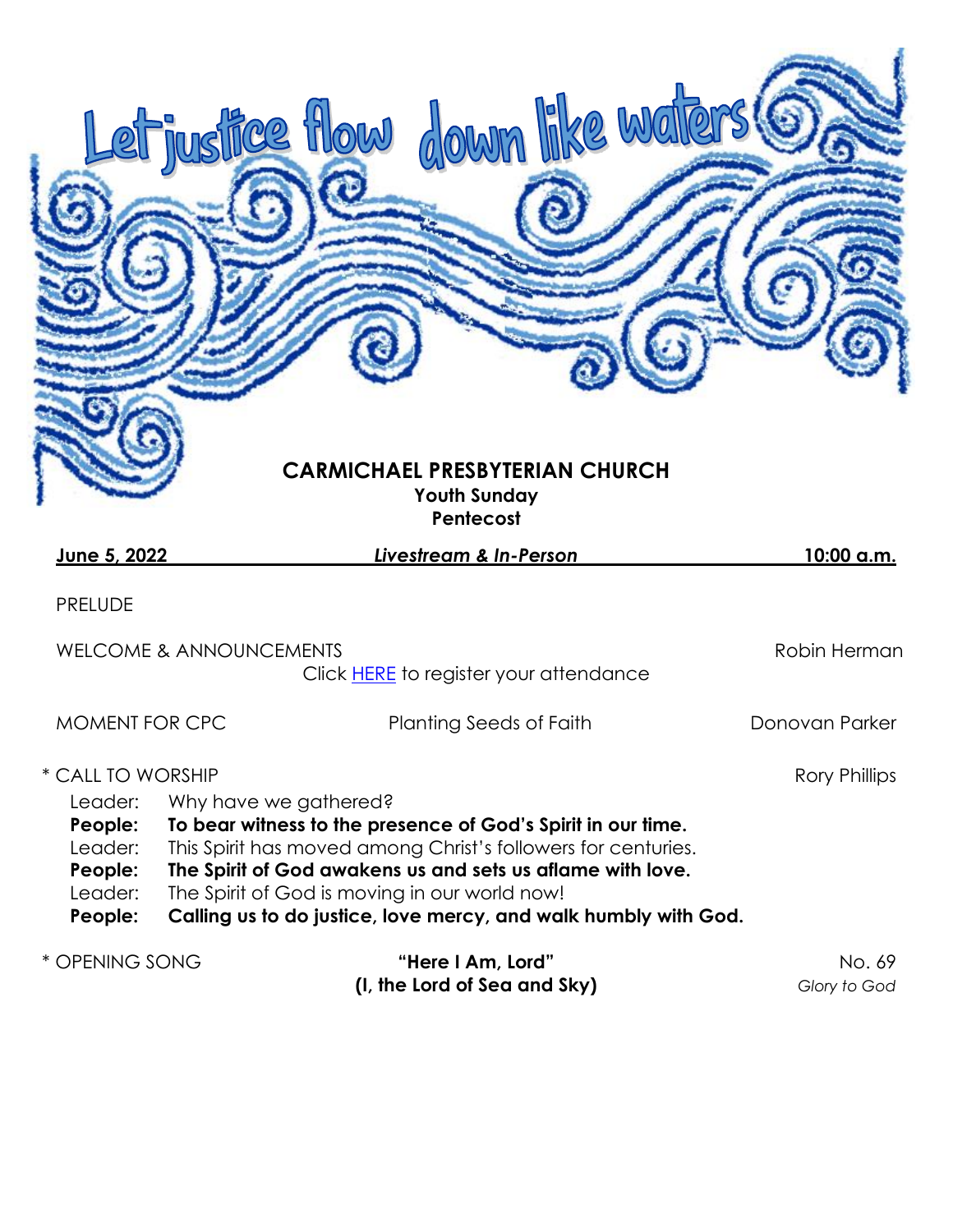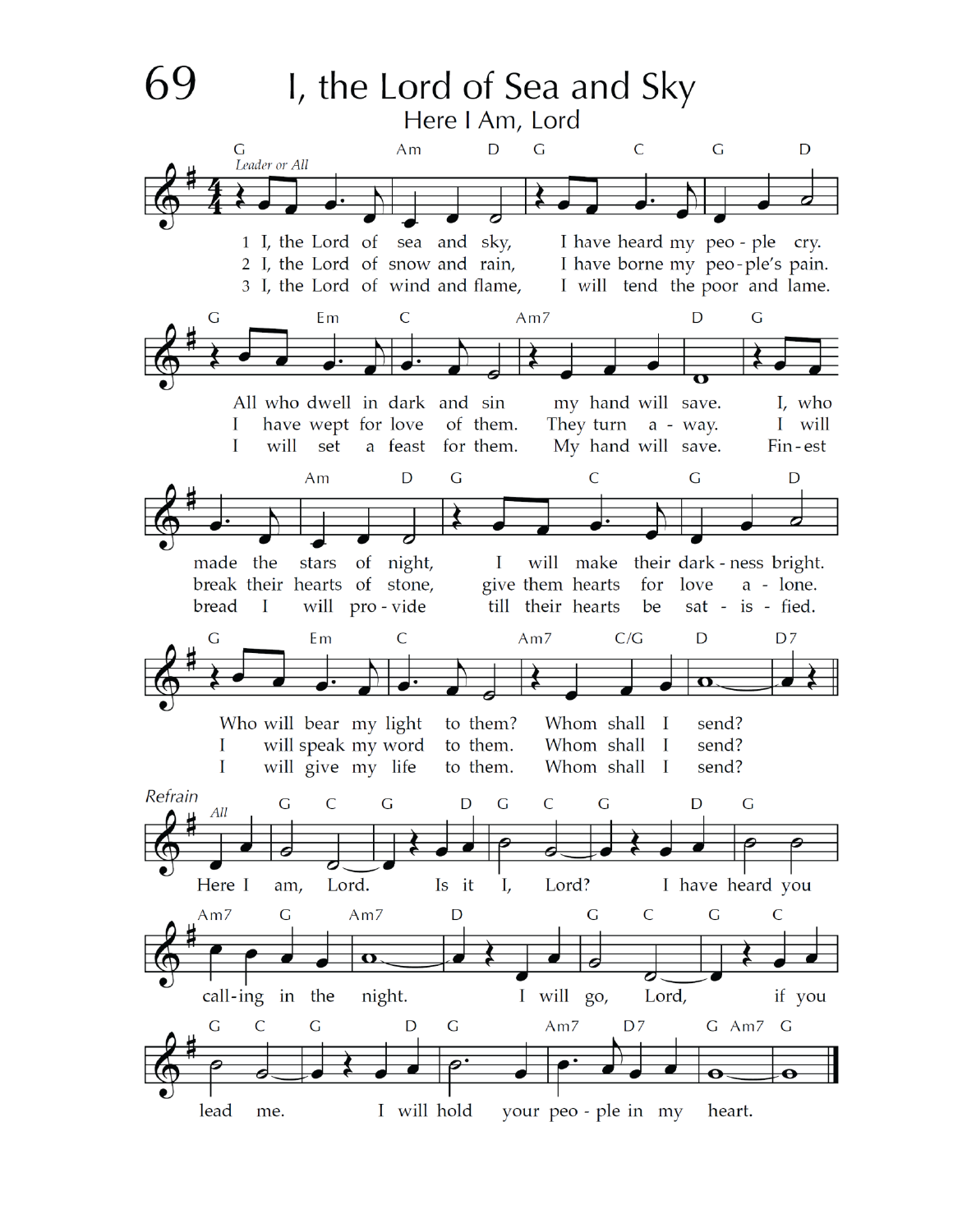#### CONFESSION AND PARDON **Example 20 and 20 and 20 and 20 and 20 and 20 and 20 and 20 and 20 and 20 and 20 and 20 and 20 and 20 and 20 and 20 and 20 and 20 and 20 and 20 and 20 and 20 and 20 and 20 and 20 and 20 and 20 and 20**

Leader: God offers us grace when we are not at our best. Even when we are at are best, we are still not perfect and we have a long way to go. Let's confess our shortcomings and become more aware of God's love and grace.

**Unison: Spirit of God, we confess that we build walls and barriers. We cling to what is known and familiar and devalue difference. We assume things and stereotype one another and you. Forgive our lack of courage. Embolden us to cross boundaries of difference. Help us to capture visions of the future, so that we can truly be the Beloved Community united in love.** 

*Silence*

Leader: Hear the good news: God forgives us and loves us. We are set free to love one another. Thanks be to God!

STEPPING STONES QUILT PRESENTATION TERRY ON A 1999 Terryl Summers

TIME FOR THE YOUNG AT HEART THE STATE OF THE STATE OF THE STATE OF THE TOMING AT HEART

#### \* SONG **"Drops in the Ocean"** Bronleewe, Ingram, Steingrad

I want you as you are, not as you ought to be. Won't you lay down your guard and come to Me. The shame that grips you now is crippling. It breaks My heart to see you suffering. 'Cause I am for you; I'm not against you.

If you want to know how far My love can go, Just how deep, just how wide,

If you want to see how much you mean to Me

Look at My hands, look at My side.

If you could count the times I'd say you are forgiven

It's more than the drops in the ocean.

Don't think you need to settle for a substitute When I'm the only love that changes you. And I am for you; I'm not against you.

Open your heart, it's time that we start again

## SCRIPTURE READINGS Alex Moborez Alex Moborez

But let justice roll down like water and righteousness like an ever-flowing stream.

Amos 5:24

God's Spirit beckons. There are things to do and places to go! This resurrection life you received from God is not a timid, grave-tending life. It's adventurously expectant, greeting God with a childlike "What's next, Papa?" God's Spirit touches our spirits and confirms who we really are. We know who God is, and we know who we are: Parent and children. And we know we are going to get what's coming to us—an unbelievable inheritance! We go through exactly what Christ goes through. If we go through the hard times with him, then we're certainly going to go through the good times with him! Romans 8:14-17 (*The Message*, adapted)

TESTIMONIES Emerson Leslie, Rowan Haight, and Addy Holland